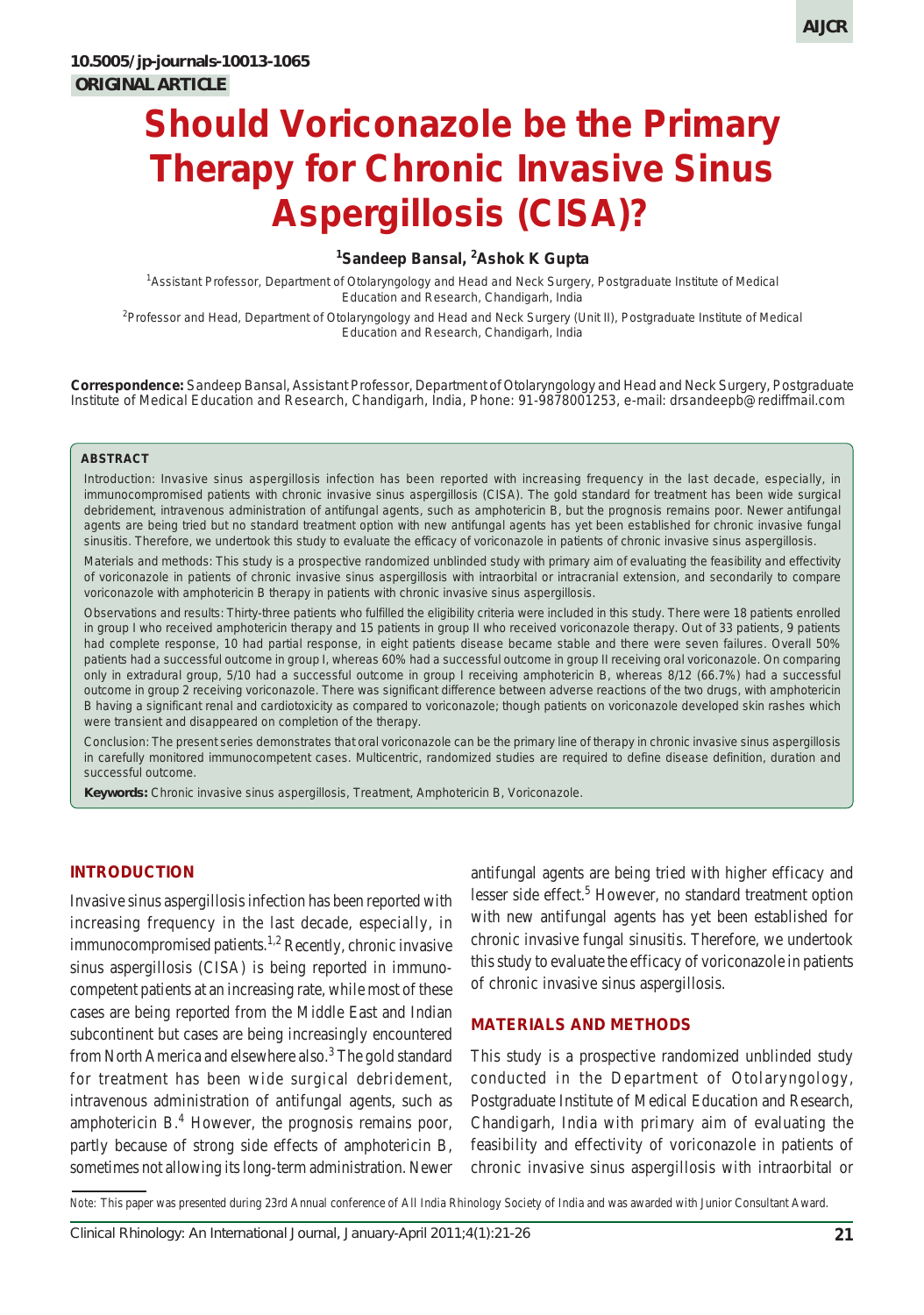intracranial extension, and secondarily to compare voriconazole with amphotericin B therapy in patients with chronic invasive sinus aspergillosis.

# **DEFINITION**

Chronic invasive sinus aspergillosis (CISA) was defined as histologically or microbiologically confirmed sinus infection with Aspergillus species along with incidence of fungal invasion of the sinus wall, orbit, facial soft tissue or presence of intracranial extension. Patients with compromised immune function and those not tolerating or affording voriconazole were excluded from the study. The patients underwent a detailed clinical history and examination, computerized tomography of nose and paranasal sinuses and MRI in cases with intracranial extension. Endoscopic debridement with the aim to have the specimen for mycological examination, included fungal smear and fungal culture, and histopathological examination for evidence of tissue invasive. All the patients with histopathological clinical or radiological evidence of chronic invasive sinus aspergillosis were included in the study. All the eligible candidates were randomly divided into two groups. Group I received conventional amphotericin B in the dose of 1 mg/kg/body weight once a day up to a maximum total dose of 2.5 mg or liposomal amphotericin B. Group II received oral voriconazole in loading dose of 400 mg 12 hourly in adults and 20 mg 12 hourly in children for two doses and then a maintenance dose of 200 mg 12 hourly in adults and 100 mg 12 hourly in children. The patients were followed up at the end of therapy for 14 weeks. The end point in this study was taken as outcome in terms of radiological and clinical response of the patient after withdrawing of voriconazole for 12 weeks. Outcome was taken in terms of clinical improvement and radiological resolution of the disease.

| <i><u>Outcome</u></i>    | Clinical improvement $+$<br>radiological resolution             |
|--------------------------|-----------------------------------------------------------------|
| Complete resolution (CR) | Clinical improvement $+79\%$<br>resolution of lesion            |
| Partial response (PR)    | Clinical improvement $+750%$<br>resolution of lesion            |
| Stable response (S)      | Not much clinical improvement<br>$+$ < 50% resolution of lesion |
| Failure (F)              | Worsening of disease                                            |

# **OBSERVATIONS AND RESULTS**

Thirty-three patients who fulfilled the eligibility criteria were included in this study. There were 18 patients enrolled in group I who received Amphotericin therapy and 15 patients in group II who received voriconazole therapy. Out of the 33 patients, 23 (69.7%) were males and 10 (30.3%)

were females within age group of 22 to 56 years with a mean of  $36.26 \pm 8.82$  years. The presenting signs and symptoms in these patients are shown in Table 1.

Headache was the most common symptom followed by ptosis, nasal obstruction, proptosis, soft tissue swelling, diplopia and periorbital pain.

Sphenoid sinus was most commonly involved followed by ethmoids and maxillary. A total of 13 patients had intraorbital involvement and 11 had intradural extension (Table 2).

# **OUTCOME**

Table 3 shows the outcome of the patients in both the groups receiving therapy.

Out of 33 patients, nine patients had complete response, 10 had partial response, in eight patients disease became stable and there were seven failures in total. The detailed break up is shown in Table 3. CT scans of complete resolution (CR), partial response (PR), stable response (S), failure (F) are shown in Figures 1 to 4 respectively.

For the sake of comparison, all patients without any intracranial extension were considered as extradural and

| Table 1: Sign and symptoms |                 |             |  |
|----------------------------|-----------------|-------------|--|
| Symptom                    | No. of patients | Age $(\% )$ |  |
| Headache                   | 18              | 54.5        |  |
| Ptosis                     | 15              | 45.5        |  |
| Nasal obstruction          | 14              | 42.4        |  |
| Proptosis                  | 12              | 36.4        |  |
| Soft tissue swelling       | 10              | 30.3        |  |
| Diplopia                   | 10              | 30.3        |  |
| Periorbital pain           |                 | 21.2        |  |

| Table 2: Radiological involvement by the disease |                 |      |
|--------------------------------------------------|-----------------|------|
| <b>Sinus</b>                                     | No. of patients | $\%$ |
| Maxillary                                        | 12              | 36.3 |
| Ethmoid                                          | 15              | 45.4 |
| Sphenoid                                         | 21              | 63.6 |
| Frontal                                          |                 | 0.03 |
| All sinuses                                      | 1               | 0.03 |
| Intraorbital                                     | 13              | 39.4 |
| Intradural                                       | 11              | 33.3 |

| Table 3: Outcome in both the groups |                 |                 |  |
|-------------------------------------|-----------------|-----------------|--|
|                                     | Group $l(n=18)$ | Group $2(n=15)$ |  |
| $CR (n = 8)$                        | $4(22.2\%)$     | 4(26.7%)        |  |
| $PR (n = 10)$                       | 5(27.8%)        | $5(33.3\%)$     |  |
| $S(n = 8)$                          | 5(27.8%)        | 3(20%)          |  |
| $F(n = 7)$                          | $4(22.2\%)$     | 3(20%)          |  |

*Complete resolution (CR), Partial response (PR), Stable response (S), Failure (F)*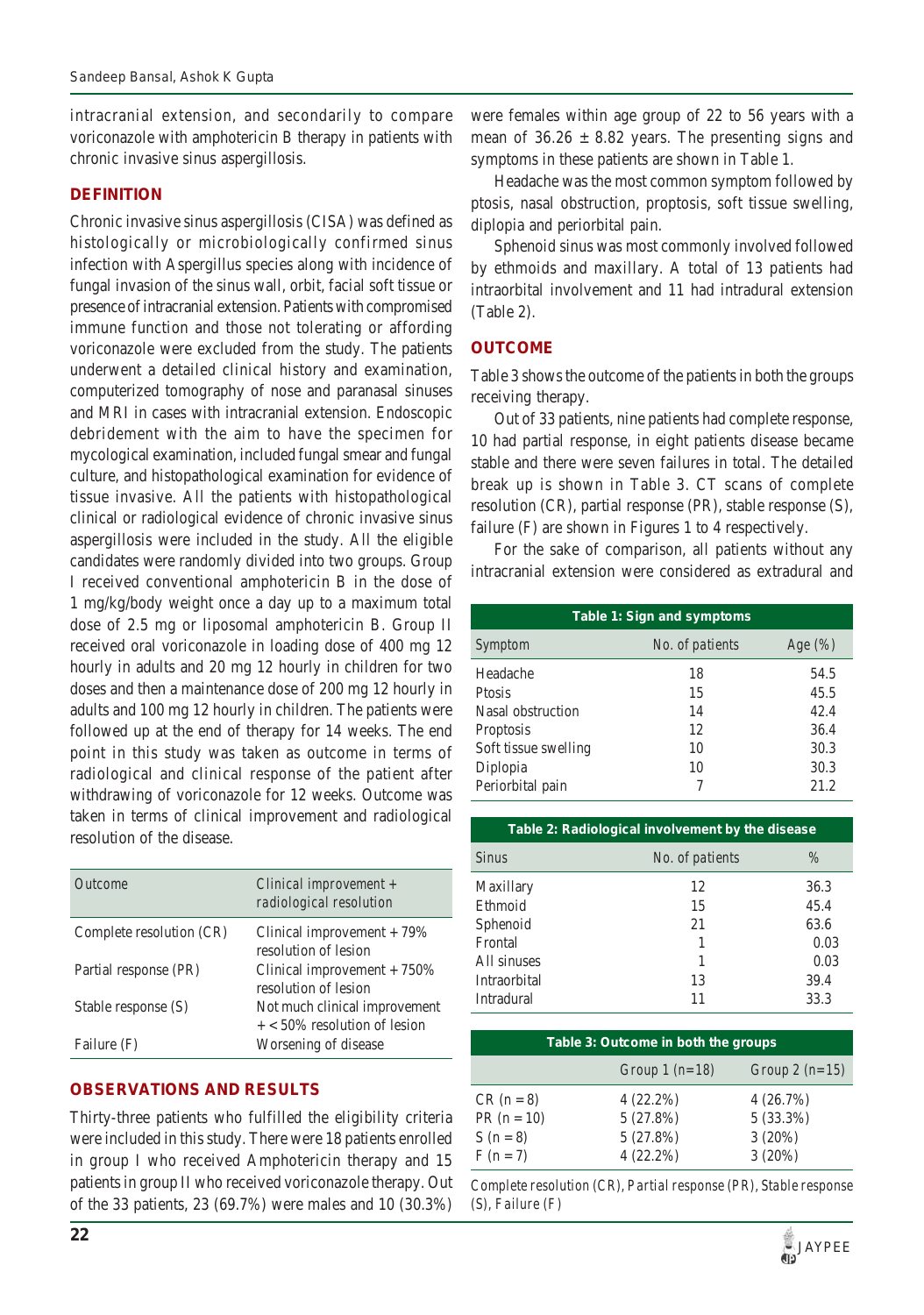*Should Voriconazole be the Primary Therapy for Chronic Invasive Sinus Aspergillosis (CISA)?*



Fig. 1: Complete resolution (CR)

Pre-therapy **Pre-therapy** Post-therapy



**Fig. 2:** Partial resolution (PR)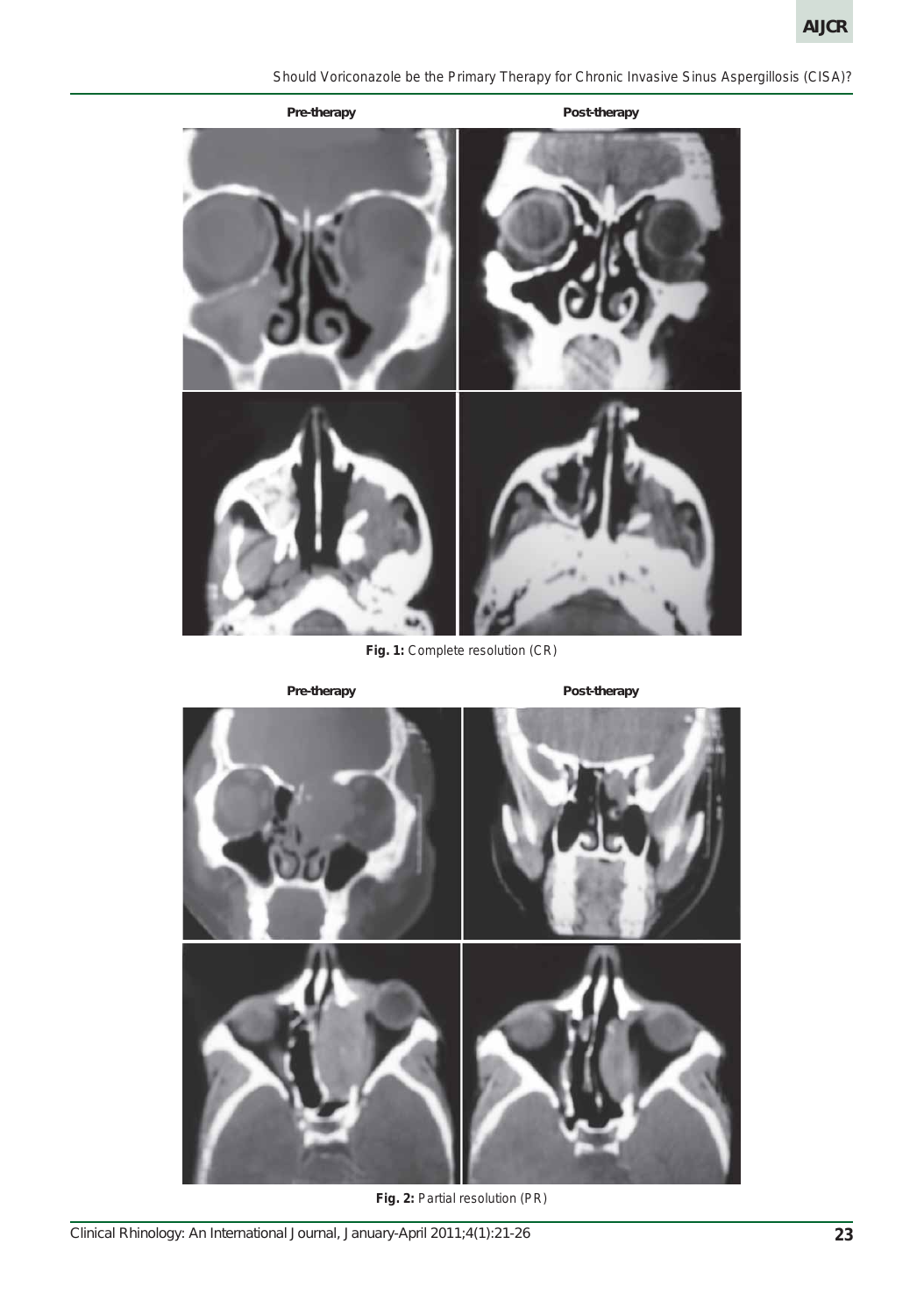

**Fig. 3:** Stable response (S)

Pre-therapy **Pre-therapy** Post-therapy



**Fig. 4:** Failure (F) to therapy

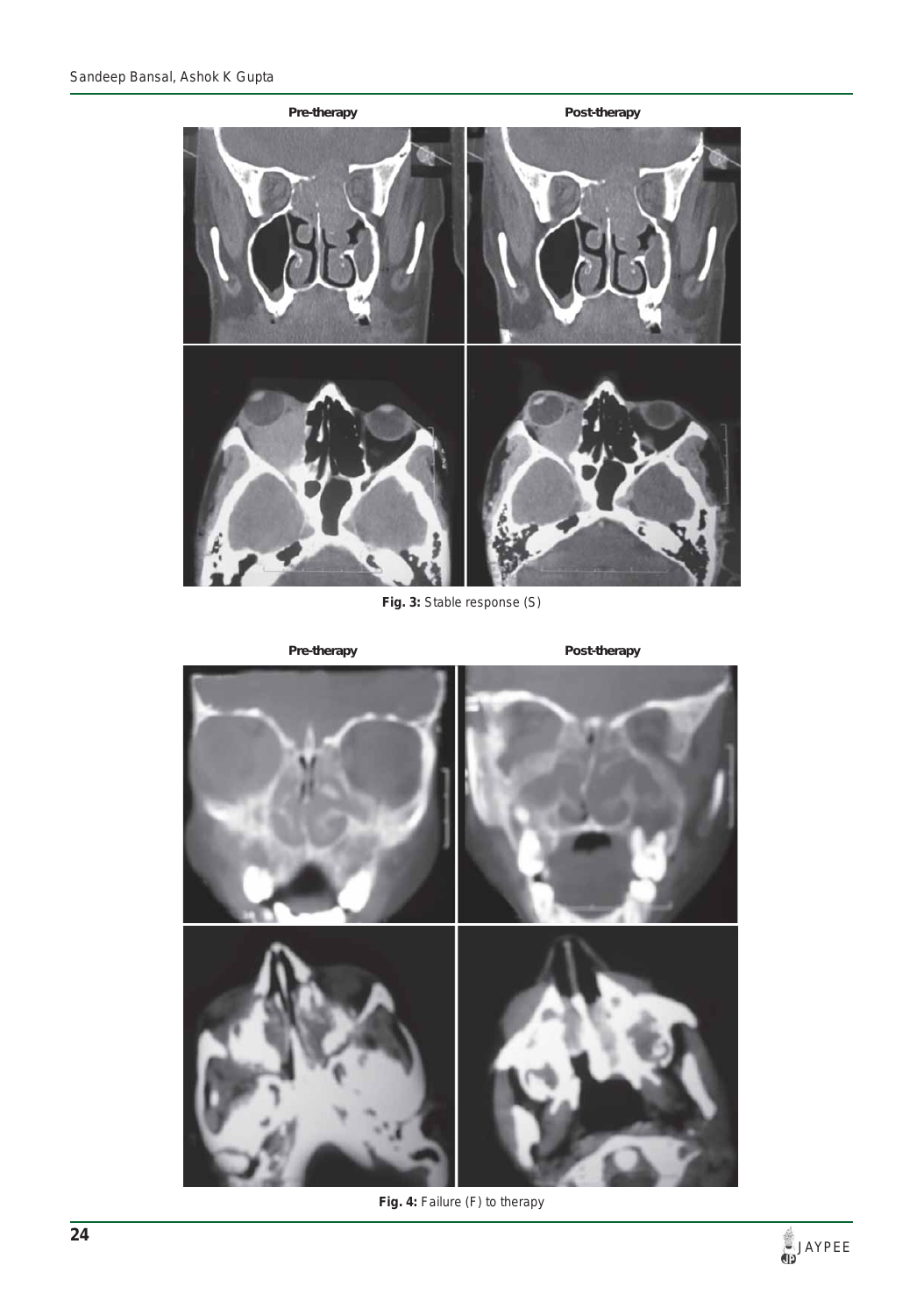and infarction and a predilection for the immuno-

the outcome compared between the two groups is shown in Table 4. Overall 50% patients had a successful outcome in group I, whereas 60% had a successful outcome in group II.

On comparing only in extradural group, 5/10 had a successful outcome in group I receiving amphotericin B whereas  $8/12$  (66.7%) had a successful outcome in group II, receiving voriconazole (Table 5).

We divided the adverse reactions/events to these two drugs into five categories for the sake of comparison: Visual disturbances (VD), skin rashes, renal toxicity, hepatotoxicity and cardiotoxicity. It was found that there was significant difference between adverse reactions of the two drugs with amphotericin B having a significant renal and cardiotoxicity as compared to voriconazole, though patients on voriconazole developed skin rashes, which were transient and disappeared on completion of the therapy (Table 6).

#### **DISCUSSION**

Aspergillus species are the most common cause of fungal rhinosinusitis worldwide.<sup>6</sup> Invasive fungal sinusitis comprises of three subcategories: acute invasive, chronic invasive and granulomatous.<sup>6</sup> The acute or fulminant invasive is marked by vascular hyphal invasion, hemorrhage

| Table 4: Successful outcome in both groups |                           |                   |                                      |
|--------------------------------------------|---------------------------|-------------------|--------------------------------------|
|                                            | Group I                   | Group II          | <i>p</i> -value<br>(Chi-square test) |
| Extradural<br>Intradural                   | $10(55.6\%)$<br>8 (44.4%) | 12(80%)<br>3(20%) | 0.138                                |
| Successful outcome                         | $9(50\%)$                 | $9(60\%)$         | 0.556                                |

| Table 5: Successful extradural outcome in<br>both the groups |               |                 |           |
|--------------------------------------------------------------|---------------|-----------------|-----------|
|                                                              | Group I       | Group II        |           |
| Successful<br>extradural                                     | 5 of 10 (50%) | 8 of 12 (66.7%) | $0.666**$ |

\*\* Fishers exact test

| Table 6: Adverse reactions to therapy in both groups |              |              |                                  |
|------------------------------------------------------|--------------|--------------|----------------------------------|
|                                                      | Group I      | Group II     | $P-value$<br>$(Chi-square test)$ |
| $VD (n = 6)$                                         | $2(11.1\%)$  | 4(26.7%)     | $0.375**$                        |
| Skin $(n = 3)$                                       | $\theta$     | 3(20%)       | $0.083**$                        |
| Renal $(n = 11)$                                     | $11(61.1\%)$ | $\mathbf{0}$ | < 0.001                          |
| Hepato $(n = 5)$                                     | $2(11.1\%)$  | 3(20%)       | $0.639**$                        |
| Cardio ( $n = 14$ )                                  | 13 (72.2%)   | $1(6.7\%)$   | < 0.001                          |
| <b>Total ADR</b>                                     | 17 (94.4%)   | $6(40\%)$    | $0.001**$                        |
|                                                      |              |              |                                  |

\*\* Fishers exact test

*Clinical Rhinology: An International Journal, January-April 2011;4(1):21-26* **25**

compromised host.<sup>7</sup> The granulomatous form has been described among immunocompetent patients in oral tropical regions in whom noncaseating granulomas are common and *A. flavus* is the predominant pathogen.1,8-10 But nongranulomatous aspergillosis invasion of the sinus wall in the absence of clinically significant immunodeficiency has also been reported.<sup>11,12</sup> *A. flavus* is the most commonly isolated species from the environmental samples in areas where granulomatous fungal sinusitis predominates $13,14$ probably due to the tropical climate, which also promotes a microaerophilic sinus environment conducive to the growth of *A. flavus*<sup>1</sup> as was seen in our series. Amphotericin B therapy has been the gold standard treatment for invasive sinus aspergillosis in spite of a poor prognosis, partly because of strong side effects of amphotericin B which prevents its long-term administration. New antifungal agents have recently been developed with lesser side effects like voriconazole. Voriconazole is a second generation triazole with a broad spectrum of antifungal activity against candida, aspergillosis, cryptococus and other species with superior effectiveness for invasive aspergillosis as compared to amphotericin B. $^{15}$  The optimum duration of antifungal drug administration for chronic invasive fungal sinusitis is controversial and reports vary widely, depending on the severity of the disease and institution from 2 months to more than 15 months. $16-18$  In a review by Webb and Vikram on chronic invasive sinus aspergillosis in immunocompetent hosts, they found that treatment failure and mortality were not associated with degree of surgical intervention. But patients receiving azoles with activity against aspergillosis (i.e. voriconazole) alone or in combination with Amphotericin B survived more often, compared to patients receiving amphotericin B alone. In our series, 50% patients receiving amphotericin B had a successful outcome, whereas it increased to 60% in patients receiving voriconazole. In patients with extradural disease, 50% patients improved on amphotericin B in comparison to 66.7%, though the fisher exact test value is not significant, probably due to the small sample value. The patients having intracranial extension did not do well on voriconazole in our series. This could be most probably due to the shorter duration of voriconazole (3 months duration). A treatment of 6 to 12 months is being advocated in skull base aspergillosis these days.<sup>16,17</sup> There were significantly increased number of adverse nephrotoxic and cardiotoxic events in patients on amphotericin as compared to voriconazole in this series. Though 3 patients developed skin rashes on voriconazole, they were transient and did not hamper the administration of voriconazole to the patients and disappeared after the stopping of the drug. This study has its own limitation with a small sample size